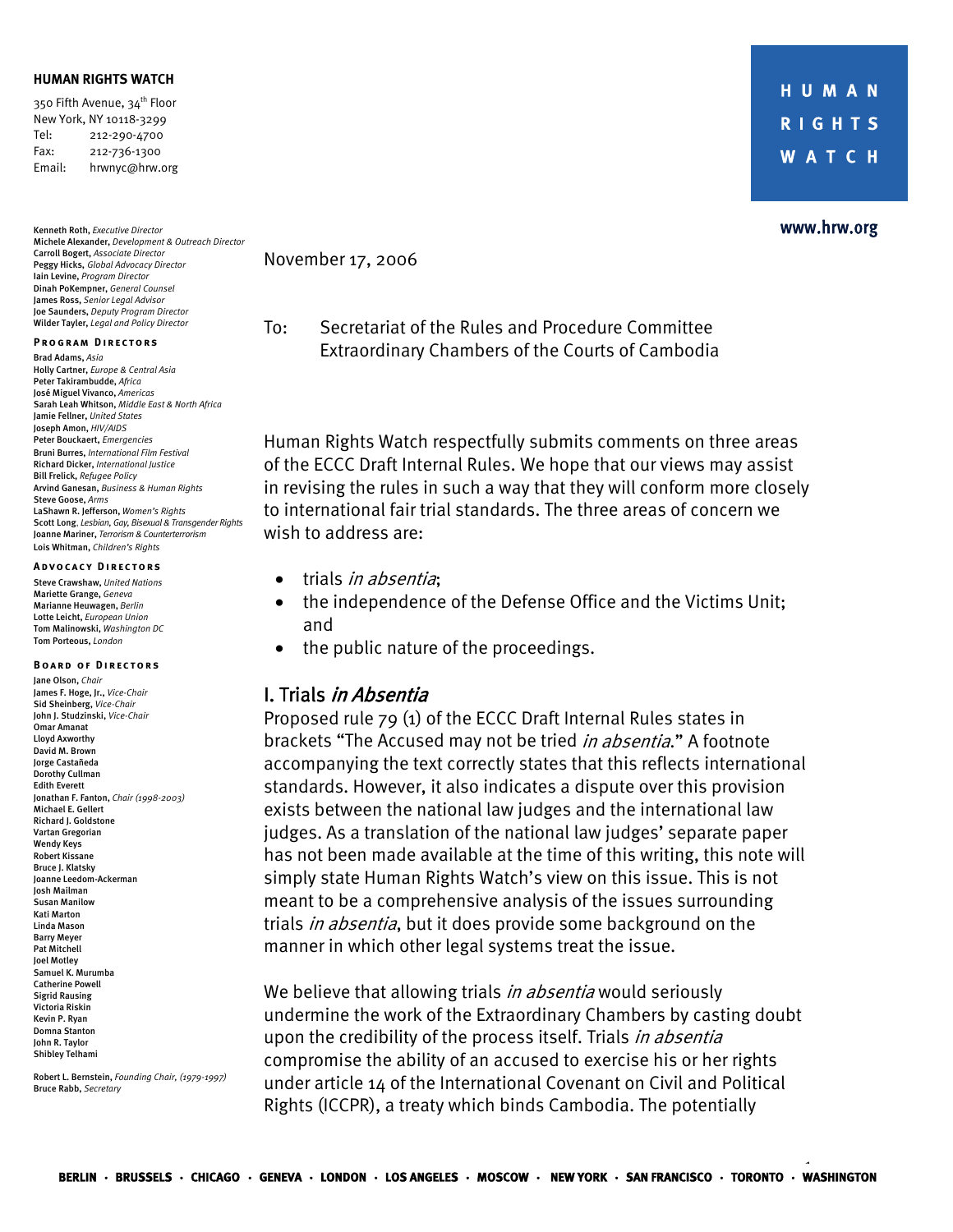compromised rights include the right to be present during the trial, the right to defend his or her self through counsel of choice, and the right to examine witnesses. Moreover, since the creation of the ad hoc court for the former Yugoslavia, all international and mixed tribunals have rejected trials *in absentia*, making it clear there is an increasing international acceptance of a standard prohibiting these sorts of proceedings.

# A. International Criminal Tribunals

The various international tribunals set up to prosecute violations of international criminal law have all dealt with the issue of trials *in absentia*. One can observe in their practices a definite trend toward disallowing trials *in absentia*.

## International Criminal Court ("ICC")

 $\overline{a}$ 

The Rome Statute of the International Criminal Court, adopted on July 17, 1998, established international standards for the conduct of trials for international crimes such as genocide, war crimes, and crimes against humanity.

Article 63 of the Rome Statute for the ICC prohibits trials *in absentia* except in the narrow circumstances described below. It states:

(1) The accused shall be present during the trial.

(2) If the accused, being present before the Court, continues to disrupt the trial, the Trial Chamber may remove the accused and shall make provision for him or her to observe the trial and instruct counsel from outside the courtroom, through the use of communications technology, if required. Such measures shall be taken only in exceptional circumstances after other reasonable alternatives have proved inadequate, and only for such duration as is strictly required. $1$ 

At the Rome Conference discussing the creation of the ICC, there were three competing perspectives on trials in absentia.<sup>2</sup> Some delegations believed in absentia hearings should be impermissible in all cases, except where the accused disrupted the trial. These delegations believed that trials in absentia would degenerate into show trials and would quickly discredit the ICC. A second group believed trials *in absentia* were of little practical value because the accused would have the right to a new trial upon appearance before the court. A third group believed that due to the nature of the crimes in the statute, it would often be impossible to compel the appearance of the accused. Thus, for the court to promote

**<sup>1</sup>**Rome Statute of the International Criminal Court (Rome Statute), U.N. Doc. A/CONF.183/9, July 17, 1998, entered into force July 1, 2002., art. 63.

<sup>&</sup>lt;sup>2</sup> Otto Triffterer, ed., *Commentary on the Rome Statute of the International Criminal Court: Observers' Notes, Article by Article,* (Baden-Baden: Nomos Verlagsgesellschaft, 1999), p. 806.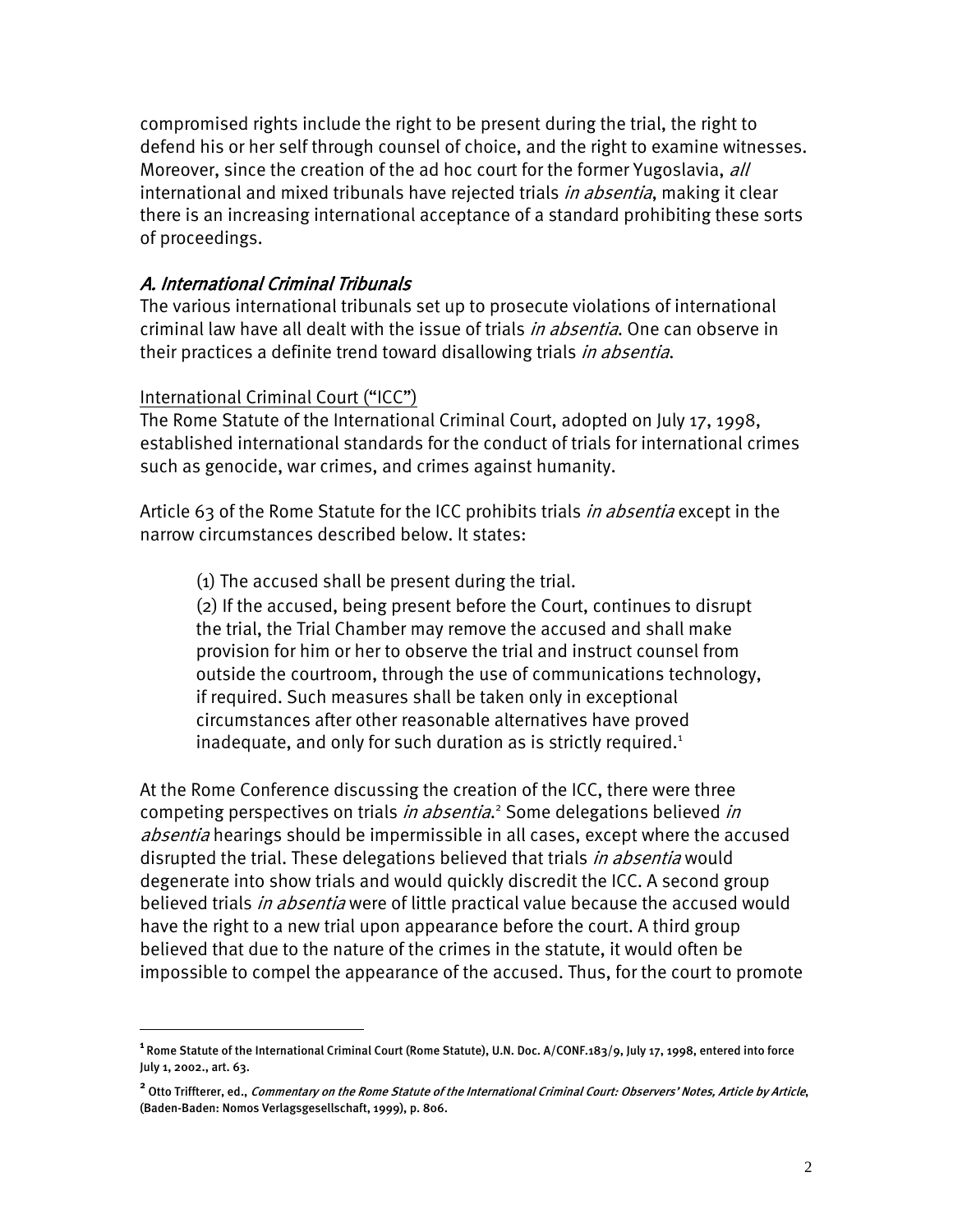peace, justice, and reconciliation, it would be necessary to hold trials in the absence of the defendants. The first view prevailed. $3$ 

Ad Hoc International Tribunals and the Sierra Leone Special Court The International Criminal Tribunal for the Former Yugoslavia ("ICTY"), the International Criminal Tribunal for Rwanda ("ICTR"), and the Sierra Leone Special Court all ban trials in absentia.

Article 20 of the ICTR Statute provides that the accused has the right, "to be tried in his or her presence, and to defend himself or herself in person or through legal assistance of his or her own choosing."<sup>4</sup> Similarly, article 21 of the ICTY Statute ICTY provides that the accused has the right "to be tried in his presence, and to defend himself in person or through legal assistance of his own choosing ...."<sup>5</sup>

The use of trials *in absentia* was a contested issue during the drafting of the ICTY Statute, upon which the ICTR Statute is also based, as a compromise was sought between the different ways civil law, common law, and international jurisdictions deal with trials *in absentia*. The drafters of the statute for the ICTY specifically rejected the French recommendation to allow proceedings *in absentia* with an automatic retrial when the accused is arrested.<sup>6</sup>

The United Nations Secretary General's Report on the establishment of the ICTY and its statute stated:

A trial should not commence until the accused is physically present before the international tribunal. There is a widespread perception the trials *in absentia* should not be provided for in the statute [of the International Criminal Court for the former Yugoslavia] as this would not be consistent with Article 14 of the International Covenant of Civil and Political Rights, which provides that the accused should be tried in his presence.<sup>7</sup>

Further, in *Prosecutor v. Delalic*, the defendant was not present one morning for unknown reasons and also had not explicitly waived through his counsel his right to

1

**<sup>3</sup>** Ibid.

**<sup>4</sup>** Statute of the International Criminal Tribunal for Rwanda (ICTR Statute), S.C. Res. 955, U.N. Doc. S/RES/955 (1994), as amended, http://69.94.11.53/ENGLISH/basicdocs/statute.html, art. 20(4)(d).

**<sup>5</sup>** Statute of the International Criminal Tribunal for the former Yugoslavia (ICTY Statute), S.C. Res. 827, U.N. Doc. S/RES/827 (1993), as amended, http://www.un.org/icty/legaldoc-e/index.htm, art. 21 (4)(d).

**<sup>6</sup>** Anne L. Quintal, Rule 61: The 'Voice of the Victims' Screams Out for Justice, 36 Colum. J. Transnat'l L. 723, 743 (1998).

**<sup>7</sup>** Report of the Secretary-General pursuant to paragraph 2 of Security Council Resolution 808 (1993), UN Doc. S/25704, May 3, 1993, and Report of the Secretary-General pursuant to paragraph 2 of Security Council Resolution 808 (1993): Corrigendum , UN Doc. S/25704/Corr.1, July 30, 1993, Part V.A., para. 101.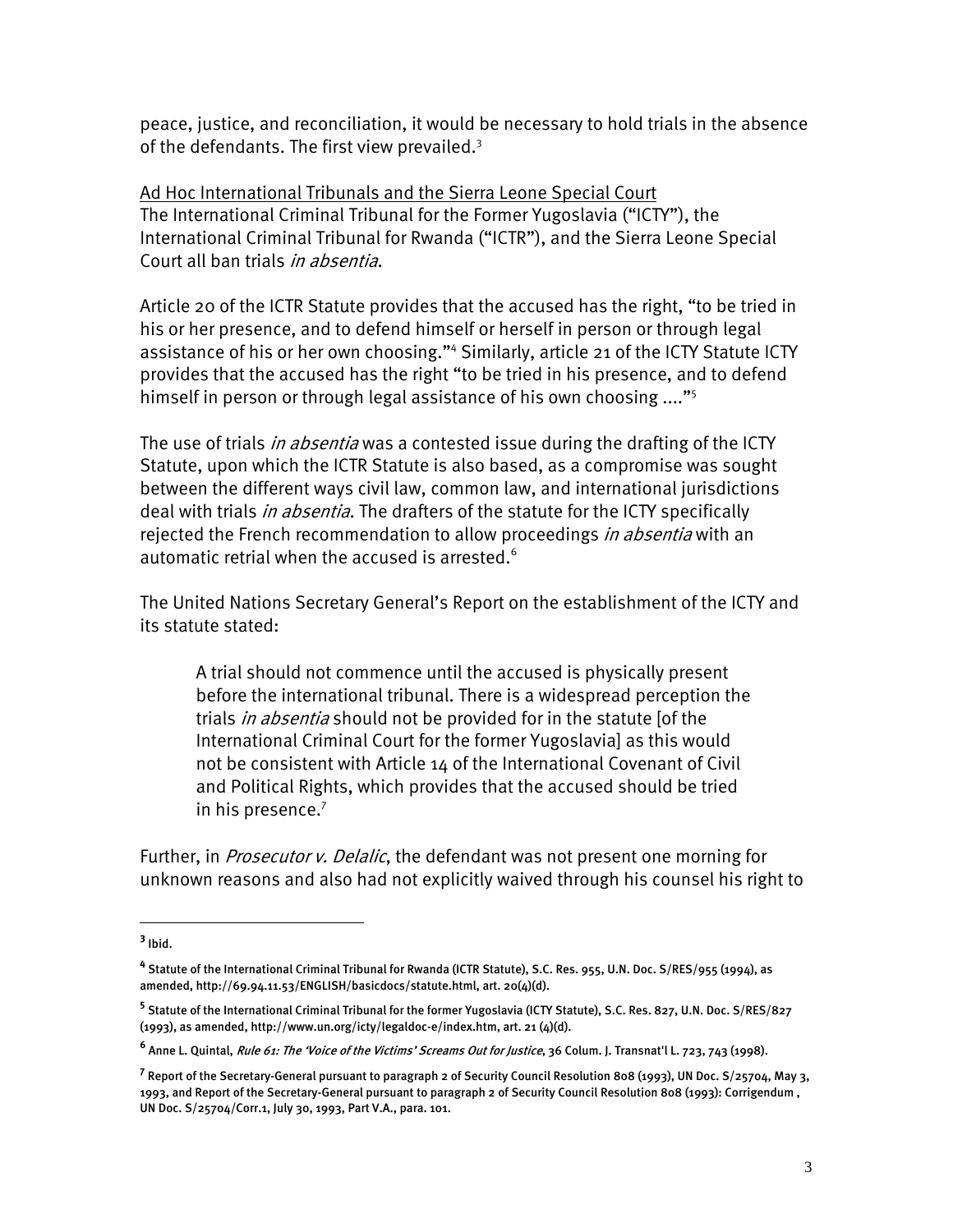be present. In that case, there were multiple defendants, and the Office of the Prosecutor proposed tendering documents as a group and allowing the defense to object later. Rejecting that idea, the court adjourned finding that the right to be present at trial is virtually absolute in the absence of a clear waiver.<sup>8</sup>

It is also notable that two of the most notorious accused whose alleged crimes would be in the jurisdiction of the ICTY, Radovan Karadzic and Ratko Mladic, are not in custody of the tribunal.<sup>9</sup> Instead of proceeding with trials *in absentia*, the court has delayed their trials with the hope that they will be brought into custody.

Article  $17(4)(d)$  of the Statute of the Special Court for Sierra Leone also provides that the accused shall have the right "to be tried in his or her presence  $\dots$ "<sup>10</sup> Rule 60 of the Special Court's Rules of Procedure and Evidence further states that "an accused may not be tried in his absence, unless: (i) the accused has made his initial appearance, has been afforded the right to appear at his own trial, but refuses to do so; or (ii) the accused, having made his initial appearance, is at large and refuses to appear in court."<sup>11</sup> This is consistent with the trend in international courts disfavoring trials *in absentia.* 

# B. Interim Administrations

 $\overline{a}$ 

In East Timor, the transitional courts operate under rules requiring the accused to be present at trial. Article 30 of the Transitional Rules of Criminal Procedure provides that the accused must be present during the trial. Article  $5(1)$  states that "[n]o trial of a person shall be held *in absentia*, except in the circumstances defined in the present regulation." Article 5(2) provides that, if at any stage following the preliminary hearing the accused "flees or is otherwise voluntarily absent, the proceedings may continue until their conclusion." Article 48(2) provides that court may order the removal of the accused from the courtroom and continue the proceedings in their absence if they persist in disruptive conduct.<sup>12</sup>

Similarly, the interim administration in Kosovo passed a regulation in January 2001 prohibiting trials *in absentia* for serious violations of humanitarian law on the basis of the "egregious nature of violations of international humanitarian law and the particular need to ensure the proper administration of justice in cases where such

**<sup>8</sup>** Prosecutor v. Delalic, International Criminal Tribunal for the former Yugoslavia (ICTY), Case No. IT-96-21, Transcript, November 4, 1997, T. 8967-8976.

**<sup>9</sup>** Human Rights Watch, The Legacy of Srebenica, Nov. 7, 2005, http://hrw.org/english/docs/2005/07/11/serbia11364.htm.

**<sup>10</sup>** Statute of the Special Court for Sierra Leone (SCSL Statute), January 16, 2002, http://www.sc-sl.org/scsl-statute.html, art. 17(4)(d).

**<sup>11</sup>** Rules of Procedure and Evidence of the Special Court for Sierra Leone (SCSL RPE), March 7, 2003, http://www.sc-sl.org/scslprocedure.html, rule 60(A).

**<sup>12</sup>** Regulation No. 2000/15 On the Establishment of Panels With Exclusive Jurisdiction Over Serious Criminal Offences, United Nations Transitional Administration in East Timor (UNTAET), U.N. Doc. UNTAET/REG/2000/15, June 6, 2000, http://www.un.org/peace/etimor/untaetR/Reg0015E.pdf, arts. 5, 30, 48(2).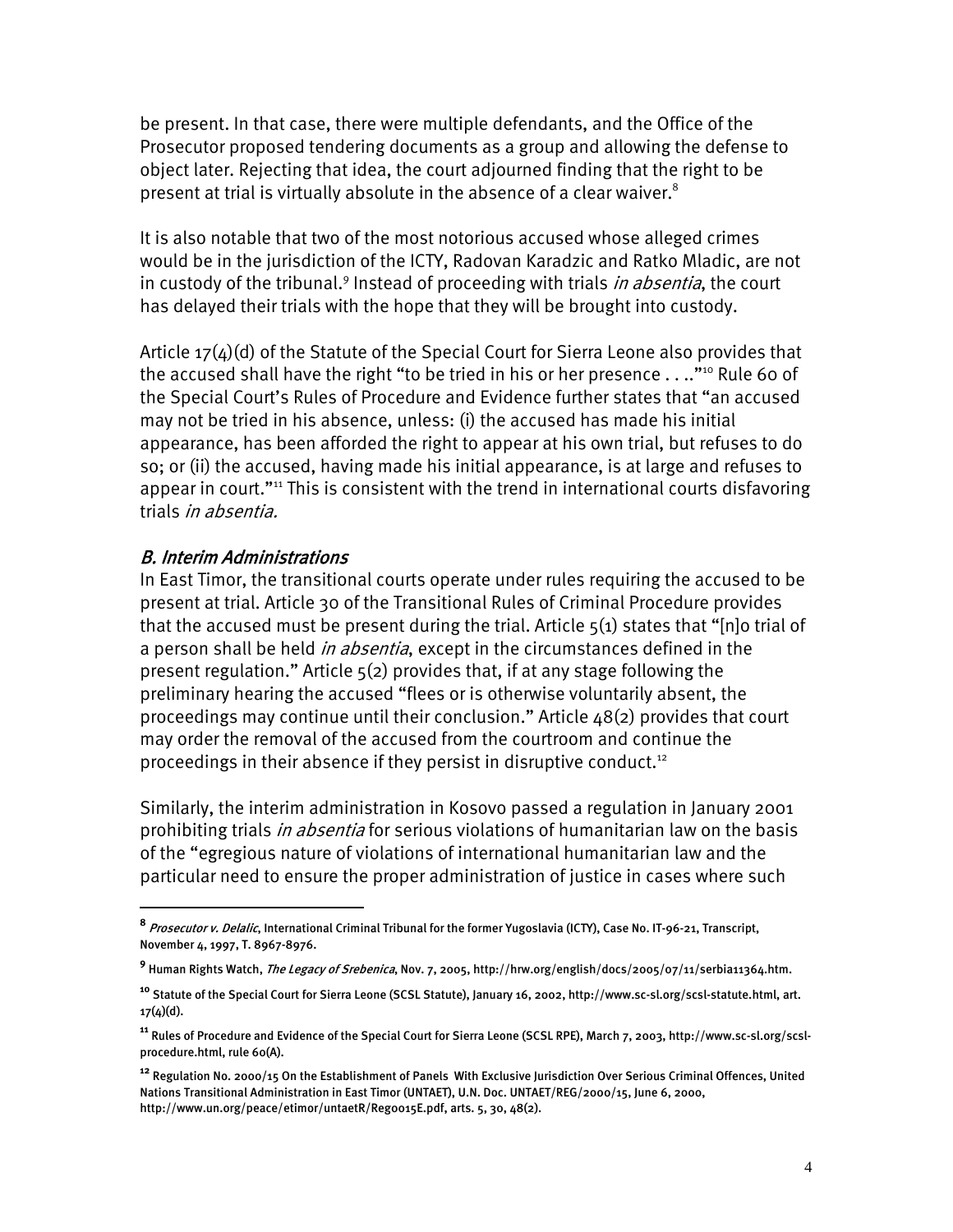crimes have been committed" and the "rights of the accused, and in particular, the right to a fair hearing." Article 1 states: "No person may be tried in absentia for serious violations of international humanitarian law, as defined in Chapter XVI of the applicable Yugoslav Criminal Code or in the [ICC Statute]."13

# C. International Law Generally

 $\overline{a}$ 

The trend in international law is to recognize the importance of a defendant's right to be physically present and to participate in his or her trial. Trials *in absentia* are provided for only in exceptional circumstances or where there has been an explicit, unequivocal waiver of one's right to be present.

Article 14(3)(d) of the International Covenant on Civil and Political Rights states that everyone shall be entitled "[t]o be tried in his presence, and to defend himself in person or through legal assistance of his own choosing . . .."14 The Human Rights Committee further explained this provision in General Comment No. 13, which states "[t]he accused or his lawyer must have the right to act diligently and fearlessly in pursuing all available defenses and the right to challenge the conduct of the case if they believe it to be unfair. When exceptionally for justified reasons trials *in absentia* are held, strict observance of the rights of the defense is all the more necessary."<sup>15</sup> However, it does not define "justified reasons" for holding trials *in absentia*.

Article 6(3) of the European Convention on Human Rights and Fundamental Freedoms specifies that everyone charged with a criminal offense has the right "to defend himself in person or through legal assistance of his own choosing..."<sup>16</sup> The European Court of Human Rights interpreted article 6 of the European Convention on Human Rights and Fundamental Freedoms in *Colozza v. Italy*. It stated, "Although this is not expressly mentioned in paragraph 1 of Article 6, the object and purpose of the Article taken as a whole show that a person 'charged with a criminal offence' is entitled to take part in the hearing. Moreover, sub-paragraphs (c), (d) and (e) of paragraph 3 guarantee to 'everyone charged with a criminal offence' the right 'to defend himself in person,' 'to examine or have examined witnesses' and 'to have the free assistance of an interpreter if he cannot understand or speak the language used

**<sup>13</sup>** United Nations Interim Administration in Kosovo (UNMIK), Regulation no. 2001/1 On the Prohibition of Trials in Absentia for Serious Violations of International Humanitarian Law, January 12, 2001,

http://www.unmikonline.org/regulations/2001/reg01-01.html (accessed November 16, 2006).

**<sup>14</sup>** International Covenant on Civil and Political Rights (ICCPR), adopted December 16, 1966, G.A. Res. 2200A (XXI), 21 U.N. GAOR Supp. (No. 16) at 52, U.N. Doc. A/6316 (1966), 999 U.N.T.S. 171, entered into force March 23, 1976, art. 14(3)(d).

**<sup>15</sup>** UN Human Rights Committee, General Comment 13, Article 14 (Twenty-first session, 1984), Compilation of General Comments and General Recommendations Adopted by Human Rights Treaty Bodies, UN Doc. HRI\GEN\1\Rev.1 (1994), para. 11 (1994) (on equality before the courts and the right to a fair and public hearing by an independent court established by law).

**<sup>16</sup>** European Convention for the Protection of Human Rights and Fundamental Freedoms, 213 U.N.T.S. 222, entered into force September 3, 1953, as amended by Protocols Nos 3, 5, 8, and 11 which entered into force on September 21, 1970, December 20, 1971, January 1, 1990, and November 1, 1998, respectively, art.6(3).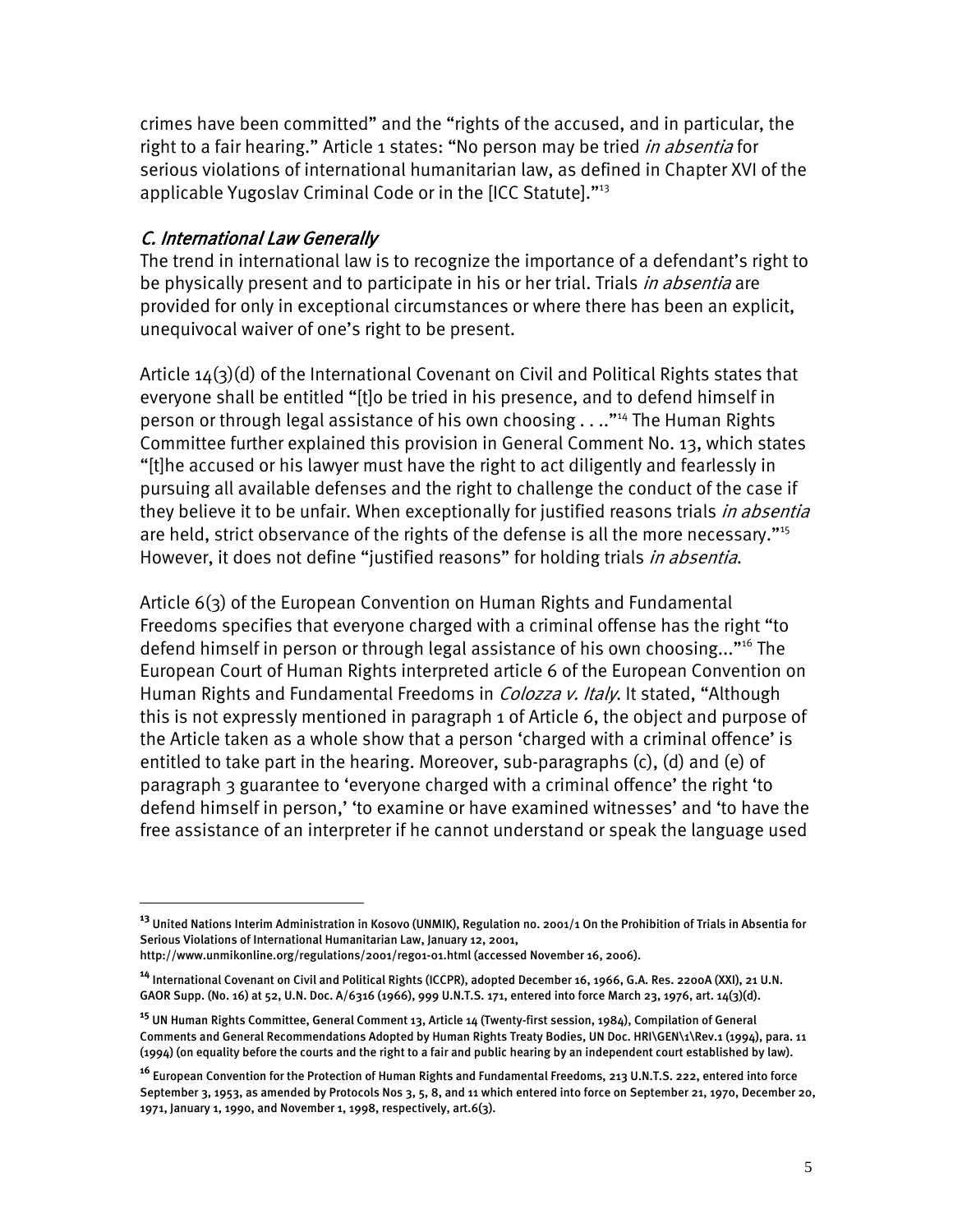in court,' and it is difficult to see how he could exercise these rights without being present."<sup>17</sup> Any waiver of the right to be present must be clear and unequivocal.<sup>18</sup>

# D. Civil Law

Trials *in absentia* may be allowed in civil jurisdictions provided that the defendant's rights are sufficiently protected and there is a right to automatic retrial when a defendant surrenders or is arrested.<sup>19</sup> However, some civil jurisdictions such as Germany do not permit trials *in absentia* where the accused is charged with serious crimes.<sup>20</sup> Russia has banned trials *in absentia*. On 1 July 2002, a new Code of Criminal Procedure came into effect which—in contrast to previous law and practice—forbids any type of trial *in absentia*. According to Dmitri N. Kozak, President Putin's Deputy Chief of Staff, the code is intended to give Russia "a criminal procedure that corresponds to that of world standards and of civilized countries."<sup>21</sup>

Although the French Code of Criminal Procedure allows trials *in absentia*, the French government in its submissions on the question of trials *in absentia* to the European Court of Human Rights in Krombach v. France emphasized that "the accused's attendance at his or her trial was essential, both in the accused's interest and in the interest of the victims..."<sup>22</sup> The French government went on to describe the important role of the accused at trial:

The accused was called upon to present his or her version of the events and to reply to the questions of the judges, the jurors, and the public prosecutor. He or she could, among other things, challenge the conclusions of the expert witnesses and the depositions of the ordinary witnesses, call witnesses for the defense and request a confrontation with the victims. Lastly, in the event of a finding of guilt, the accused's presence enabled the judges to tailor the penalty to his or her personal circumstances. In the [French] Government's submission, there could be no question of the court trying a faceless defendant whom it had had no opportunity of observing or hearing, as justice could not be done solely on the basis of the submissions of a  $lawyer...^{23}$ 

**<sup>17</sup>** ECHR, Colozza v. Italy, (1985) 7 E.H.R.R. 516, para. 27.

**<sup>18</sup>** ECHR, Poitrimol v. France, (1993) 18 E.H.R.R. 130, para. 31.

**<sup>19</sup>** Colozza v. Italy, para. 29.

**<sup>20</sup>** German Code of Criminal Procedure, §§ 230(1), 232.

<sup>&</sup>lt;sup>21</sup> Steven Lee Myers, "Russia Glances to the West for its New Legal Code," New York Times, July 1, 2002.

**<sup>22</sup>** ECHR, Krombach v. France, App. No. 29731/96 [2001], para. 73.

**<sup>23</sup>** Ibid.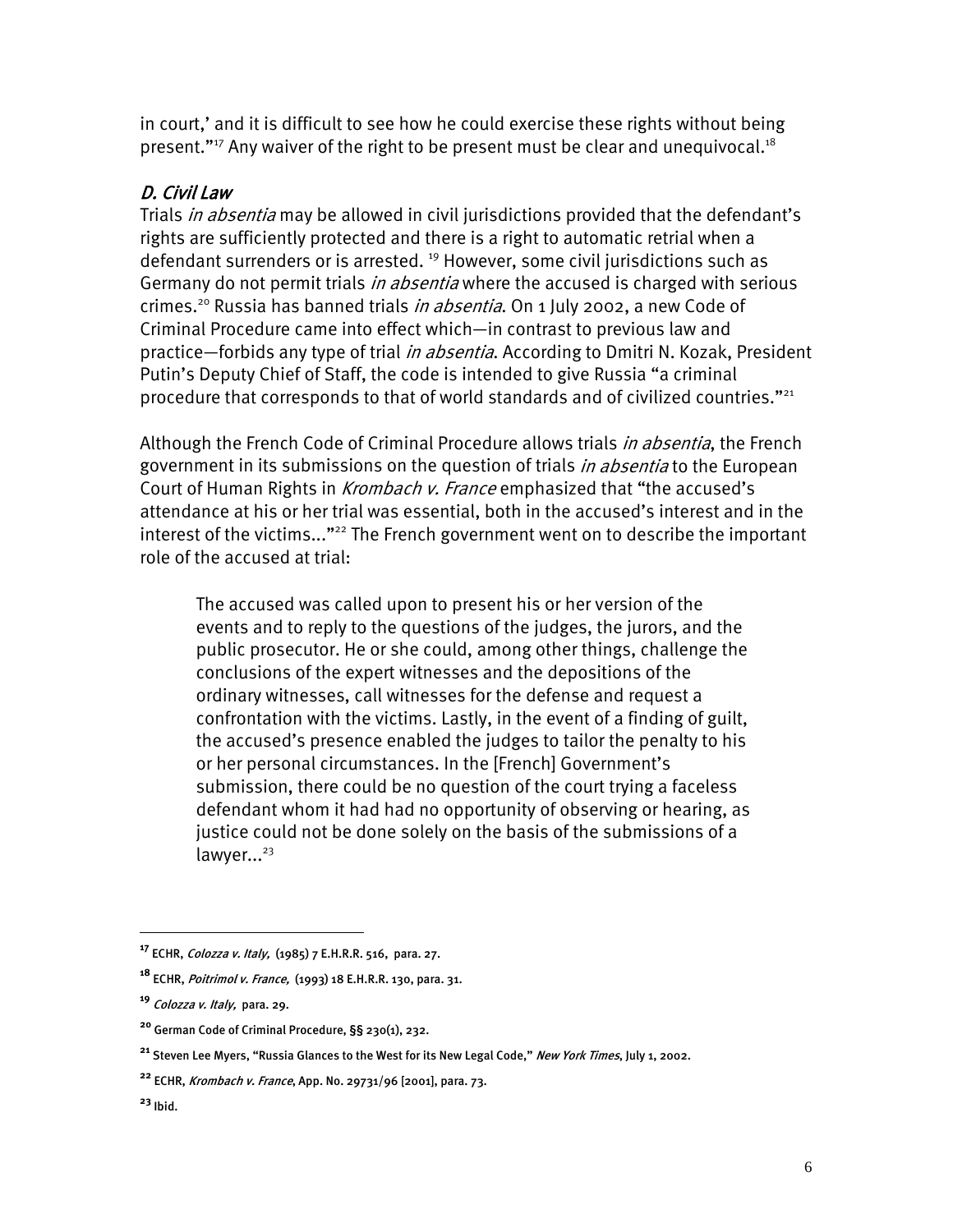In Krombach, the European Court of Human Rights confirmed the line of cases holding that proceedings that take place in the accused's absence are not of themselves incompatible with the right to be present at trial in the Convention for the Protection of Human Rights and Fundamental Freedoms *if the accused mav* subsequently obtain a fresh determination of the charges (emphasis added). It held the "capital importance that a defendant should appear" applies to both criminal courts and assize courts.<sup>24</sup> The court also confirmed that a person charged with a criminal offence does not lose the right to be effectively defended by a lawyer on account of not being present at trial.<sup>25</sup>

Thus, if a trial *in absentia* is to take place, certain safeguards must be provided which are not contained in the ECCC Draft Internal Rules and which the ECCC, with its temporal restrictions, may not be able to provide. The European Court of Human Rights has found that for a trial *in absentia* to be consistent the defendant's right to be present at trial, the following conditions must be met. First, a defendant must have notification of his or her impending trial.<sup>26</sup> Second, a defendant has to unequivocally and explicitly waive his or her right to be present at trial.<sup>27</sup> Silence from the defendant after notice has been attempted does not constitute a waiver.<sup>28</sup> Third, a defendant must have the right to representation.<sup>29</sup> Finally as mentioned above, the defendant must be able to subsequently obtain from a court which has heard him a fresh determination of the merits of the charge.<sup>30</sup> Not only are these provisions not in the rules, on the contrary, footnote 137 at Draft Internal Rules 79 (1) indicates that the temporal context of the ECCC means "there is little prospect for retrial once the person is arrested."<sup>31</sup> In these circumstances, where safeguards cannot be guaranteed to a defendant and where retrial before the ECCC may not be possible because the ECCC may be closed by the time the person convicted *in absentia* is in custody, it is all the more important to explicitly prohibit trials *in* absentia.

# E. Common Law

Trials *in absentia* are generally not allowed in common law jurisdictions. For example, the United States Supreme Court has found that when a defendant is absent from the commencement of the trial, he or she cannot be tried *in absentia* because an

**<sup>24</sup>** Ibid., paras. 85 and 86.

**<sup>25</sup>** Ibid., para. 89.

**<sup>26</sup>** Colozza v. Italy , paras. 18, 19, 28; ECHR, Lala v. The Netherlands, (1994) 18 E.H.R.R. 586, para. 14.

**<sup>27</sup>** Poitrimol v. France, para. 31.

**<sup>28</sup>** Colozza v. Italy, para. 28.

**<sup>29</sup>** ECHR, Pelladoah v. The Netherlands (1995) 19 E.H.R.R. 81, para. 23.

**<sup>30</sup>** Krombach v. France, para. 85.

**<sup>31</sup>** ECCC Draft Internal Rules, fn 137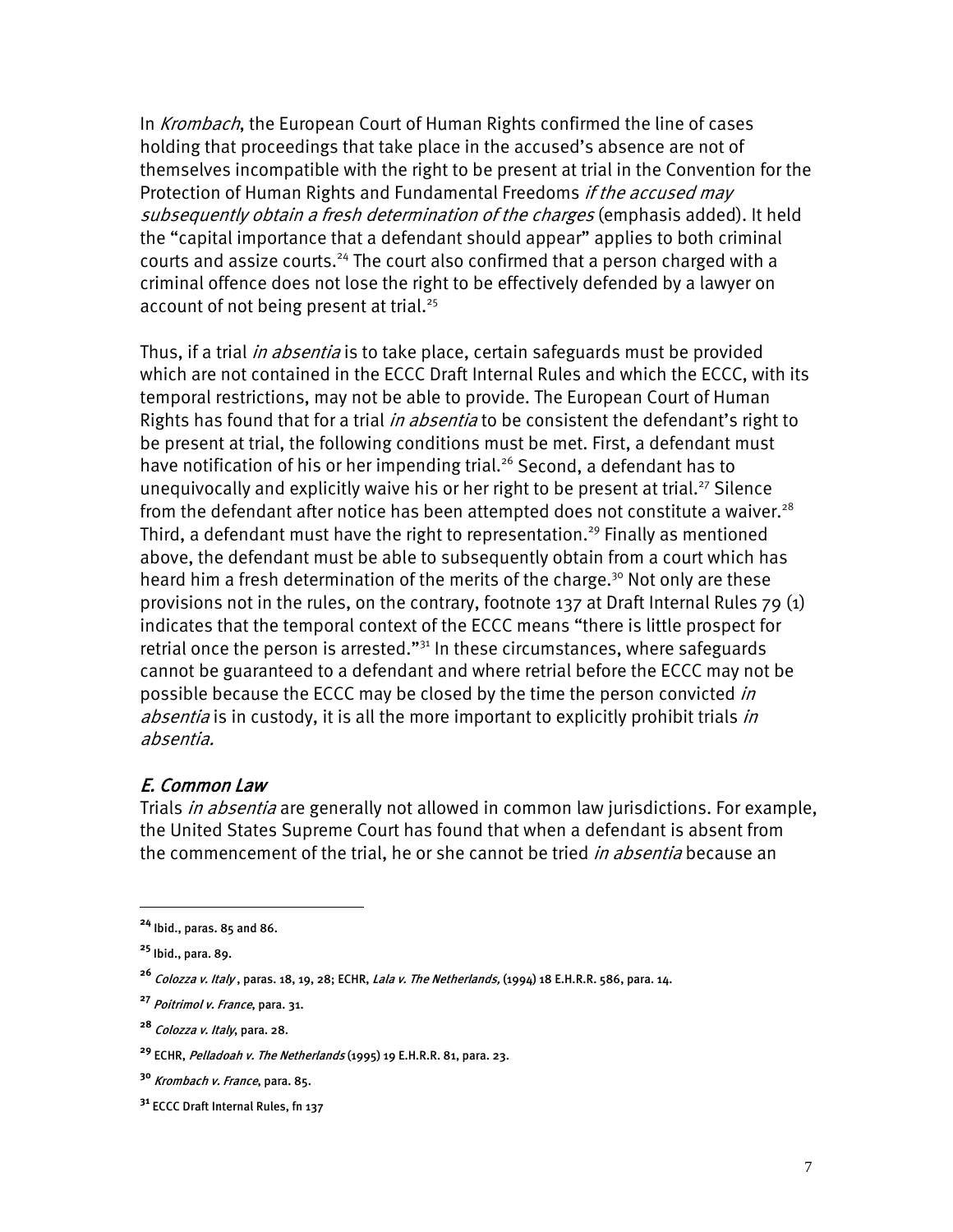accused has a right to be present at every stage in a proceeding.<sup>32</sup> Exceptions to this rule are limited to a situation in which a defendant flees or disappears in the midst of a trial which can constitute a waiver of the defendant's right to be present.<sup>33</sup> A defendant also waives his or her right to be present where a defendant is warned, but his or her continued disruptive conduct requires his or her removal from the courtroom.34

The right to be present at one's trial is a fundamental guarantee and can only be derogated from in certain limited circumstances. We believe the process by which alleged perpetrators of serious crimes are brought to justice will have a real impact on ending impunity for these crimes. If the process is viewed as unfair, this perception will create an additional obstacle to a society transitioning to one characterized by the rule of law and respect for human rights.

# II. Independence of the Defense Office and Victims Office

Proposed rules 12(3) and 13(3) present alternative propositions for the registration of foreign attorneys who may appear as counsel for the defense or for victims. The first proposition is "Lawyers admitted to practice law in a foreign country shall register with the Bar Association of the Kingdom of Cambodia in a special list which recognizes the right to represent clients before the ECCC as co-lawyers." The second alternative is for the Defense Unit or the Victims Unit to create and maintain a list of lawyers approved to appear before the ECCC and other professionals approved to be members of their teams. Human Rights Watch strongly favors allowing the Defense Office or Victims Unit to control the list of approved lawyers rather than involving the Bar Association. Our experience with other courts comprised of both national and international staff indicates that allowing the defense office and the victims office to control who is on the list of approve lawyers ensures independence and increases the likelihood that the lists will contain qualified lawyers. It also guards against the possibility that registration will be manipulated for political reasons by outside parties.

# A. Selection of Foreign Counsel in Other Tribunals

The Special Court for Sierra Leone

At the Special Court for Sierra Leone, rule 44 on Appointment and Qualifications of Counsel of the Rules of Procedure and Evidence states:

(A) Counsel engaged by a suspect or an accused shall file his power of attorney with the Registrar at the earliest opportunity. Subject to

1

**<sup>32</sup>** Crosby v. U.S., 506 U.S. 255, 262 (1993).

**<sup>33</sup>** Ibid.

**<sup>34</sup>** United States Federal Rules of Criminal Procedure, rule 43(c).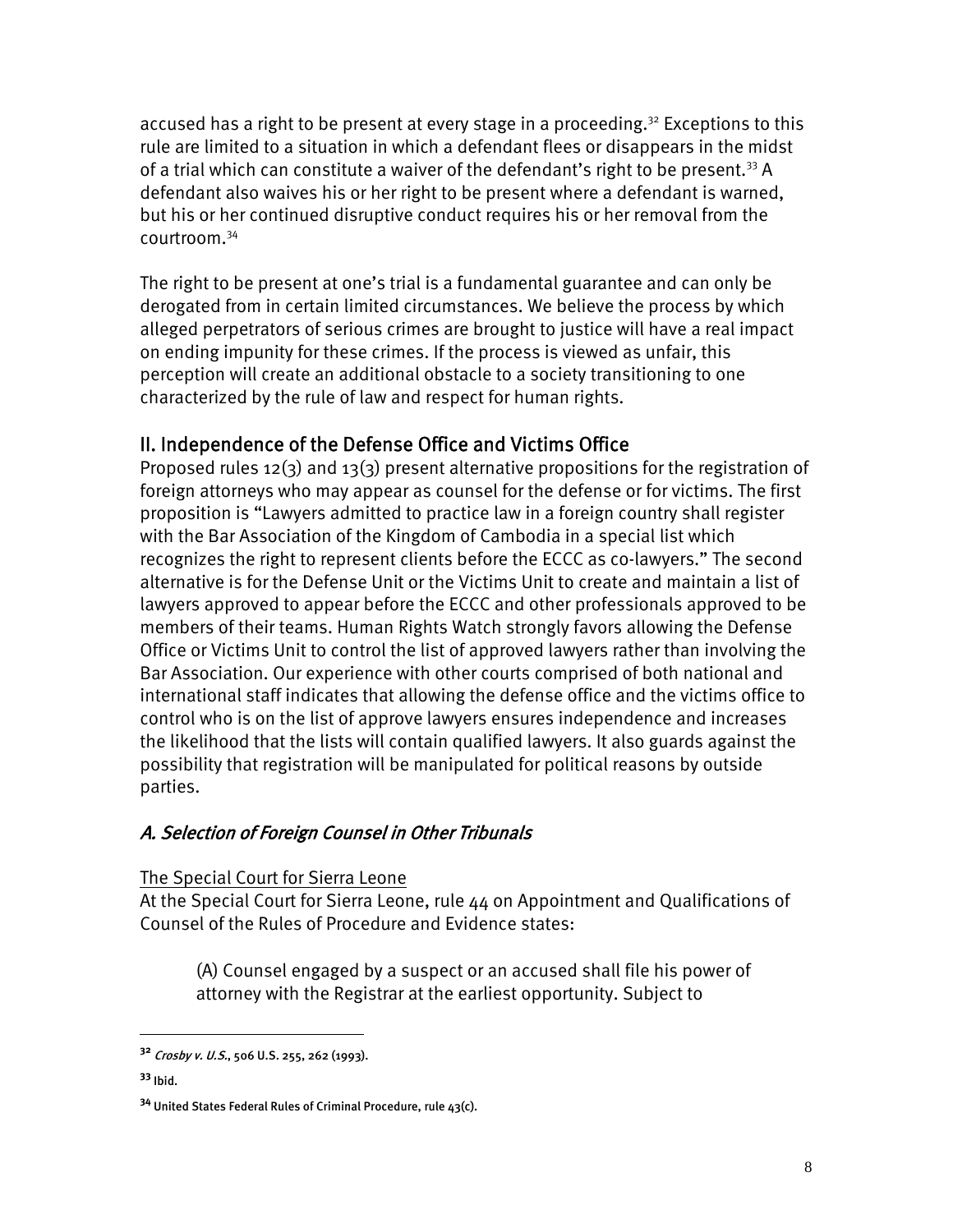verification by the Registrar, a counsel shall be considered qualified to represent a suspect or accused, provided that he has been admitted to the practice of law in a State and practiced criminal law for a minimum of five years.

There is no requirement that defense counsel register with the Bar Association of Sierra Leone.

The Special Court for Sierra Leone was the first court Human Rights Watch examined in which it was contemplated that national and international lawyers would work together representing defendants. In our report on the court, we noted that the experience of the ad hoc tribunals demonstrated that investigating, prosecuting, and defending cases involving serious crimes present significant challenges due to the complex issues involved, the evolving nature of international criminal law and trial practice, the need for appropriate treatment of witnesses and victims, and the emotionally charged nature of the proceedings. Because some members of the defense team may not have any previous experience in international criminal law, we found that training for defense counsel and investigators was vital to ensuring quality representation. In our report we recommended that the Defense Office hold mandatory trainings regularly for defense counsel on issues including substantive international law and treatment of witnesses and victims.<sup>35</sup> Similarly, allowing the ECCC Defense Unit - and the Victims Unit - to control the list of qualified lawyers ensures that they can mandate training when necessary which will improve the quality of representation.

### War Crimes Chamber in Bosnia and Herzegovina

<u>.</u>

The War Crimes Chamber, which was established in early 2005, provides an excellent example of the function of a defense counsel office. In this hybrid court, the Criminal Defense Support Section acts as the licensing authority for those attorneys who wish to appear before the State Court's War Crimes Chamber by maintaining a list of those eligible to appear as defense counsel and outlining the criteria that defense counsel must meet in order to be included on the list. As at the ECCC, the Criminal Defense Unit in Bosnia is charged with the responsibility of providing training courses for advocates seeking to fulfill the criteria for inclusion on the list and continuing their professional training. Allowing the defense office this degree of control over the quality of defense counsel promotes effective representation of defendants in war crimes cases.<sup>36</sup> No requirement for registration with the local bar association exists.

**<sup>35</sup>** Human Rights Watch, Bringing Justice: The Special Court for Sierra Leone, vol. 16, no. 8(A), September 2004, http://hrw.org/reports/2004/sierraleone0904/, pp. 27-28.

**<sup>36</sup>** See Human Rights Watch, Looking for Justice: The War Crimes Chamber in Bosnia and Herzegovina, vol. 18, no. 1(D), February 2006, http://hrw.org/reports/2006/ij0206/, p. 23.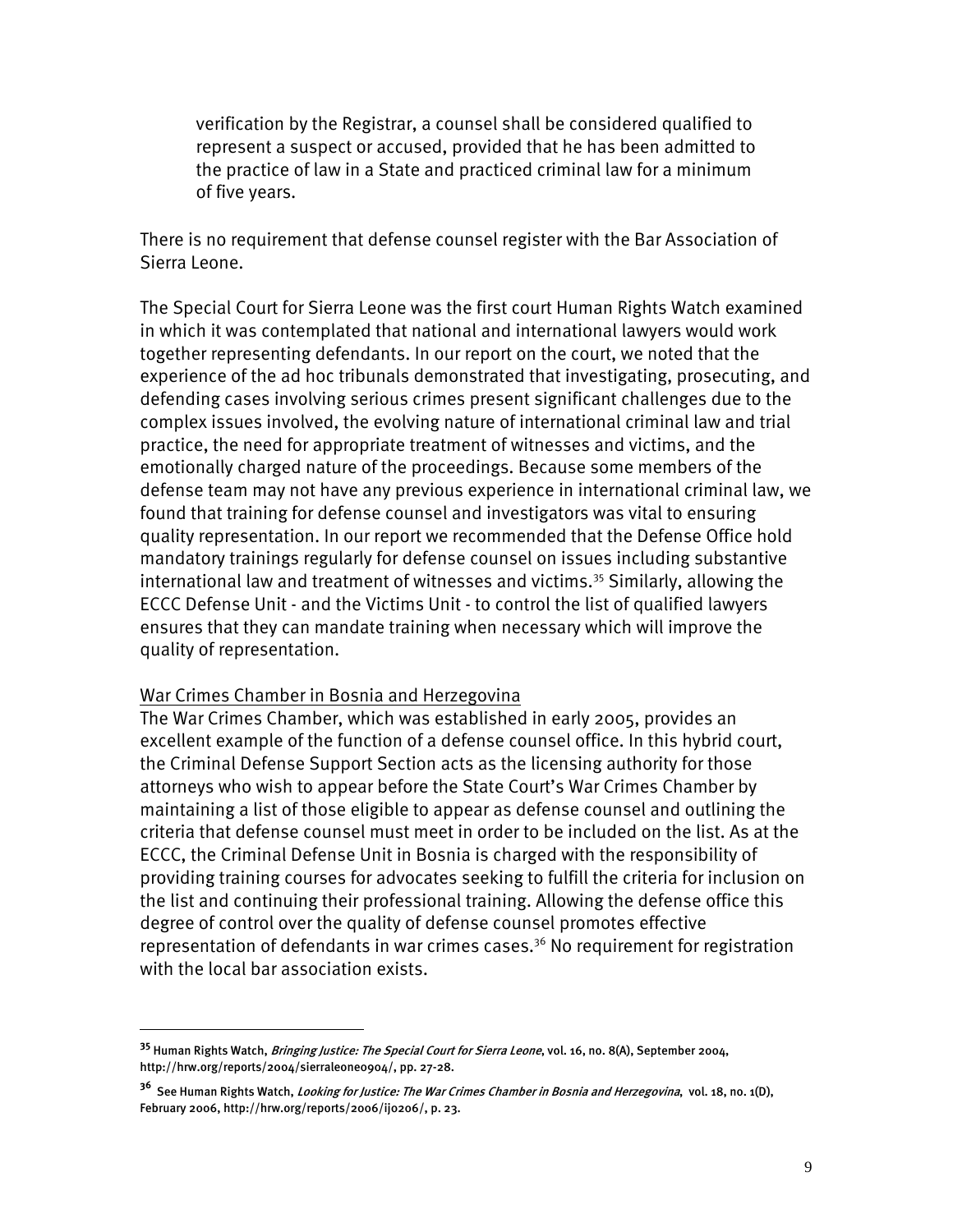## Iraqi High Tribunal

In contrast, the Iraqi High Tribunal, established to prosecute violations of international humanitarian law under the Ba'ath party government, had the potential to allow outside interference with accreditation of counsel. Although article 19( $\mu$ )(d) of the Iraqi High Tribunal Statute permits an accused to hire a non-Iraqi lawyer provided the principal lawyer is Iraqi, the pre-existing Iraqi Law of the Legal Profession required non-Arab lawyers seeking to appear before an Iraqi court to obtain approval from the Ministry of Justice.<sup>37</sup> Arab non-Iragi lawyers were required to obtain approval from the Iraqi Bar Association by demonstrating they were in good standing with their national legal profession.<sup>38</sup> Allowing outsiders control over which foreign lawyers were permitted to appear meant that political influences could come into play at the court. Indeed the Minister of Justice at one point repeatedly stated he would refuse to approve non-Arab foreign lawyers who sought to appear in the trial.<sup>39</sup> The lack of clarity in the rules about granting permission for lawyers to appear before the Tribunal resulted in the court being arbitrary about whether it allowed foreign lawyers to make appearances in court, flip-flopping from one position to the other. Furthermore, the confusion resulted in delays in the appointment of defense counsel.

The negative experience at the Iraqi High Tribunal, in contrast to the positive experience at the Bosnian War Crimes Chamber, demonstrates the importance of allowing the Defense Office or the Victims Unit to retain control over the accreditation of lawyers appearing before the ECCC. It not only shields the court from possible outside manipulation, it will lead to higher quality defense and victims' counsel since safeguards will be in place to ensure that accredited lawyers are adequately trained and qualified. Ceding that role to outside parties, who may have different agendas, has potentially disastrous implications.

# III. Public Hearings

 $\overline{a}$ 

The ECCC draft internal rules should include more unambiguous language favoring public hearings, particularly in the pre-trial phase.

The right to a public trial is a fundamental safeguard of criminal procedure wellestablished in international human rights law. The Universal Declaration of Human Rights' article 11 unequivocally states that "[e]veryone charged with a penal offense has the right to be presumed innocent until proved guilty according to law in a public trial at which he has had all the guarantees necessary for his defense."<sup>40</sup>

**<sup>37</sup>** Law of the Iraqi High Tribunal (IHT Statute), Official Gazette of the Republic of Iraq, Number 4006, October 18, 2005, English translation by the International Center for Transitional Justice,

http://www.ictj.org/static/MENA/Iraq/iraq.statute.engtrans.pdf, art. 19.4(B); Iraq Law of the Legal Profession, Law No. 173 of 1965, arts. 3A and 3B.

**<sup>38</sup>** Iraq Law of the Legal Profession, Law No. 173 of 1965, arts. 3A and 3B.

**<sup>39</sup>** Iraqi Press Summaries, November 2005- March 2006, on file with Human Rights Watch.

**<sup>40</sup>** See also ICCPR, art. 14(1); European Convention for the Protection of Human Rights, art. 6(1), American Convention on Human Rights ("Pact of San José, Costa Rica"), adopted November 22, 1969, O.A.S. Treaty Series No. 36, 1144 U.N.T.S. 123,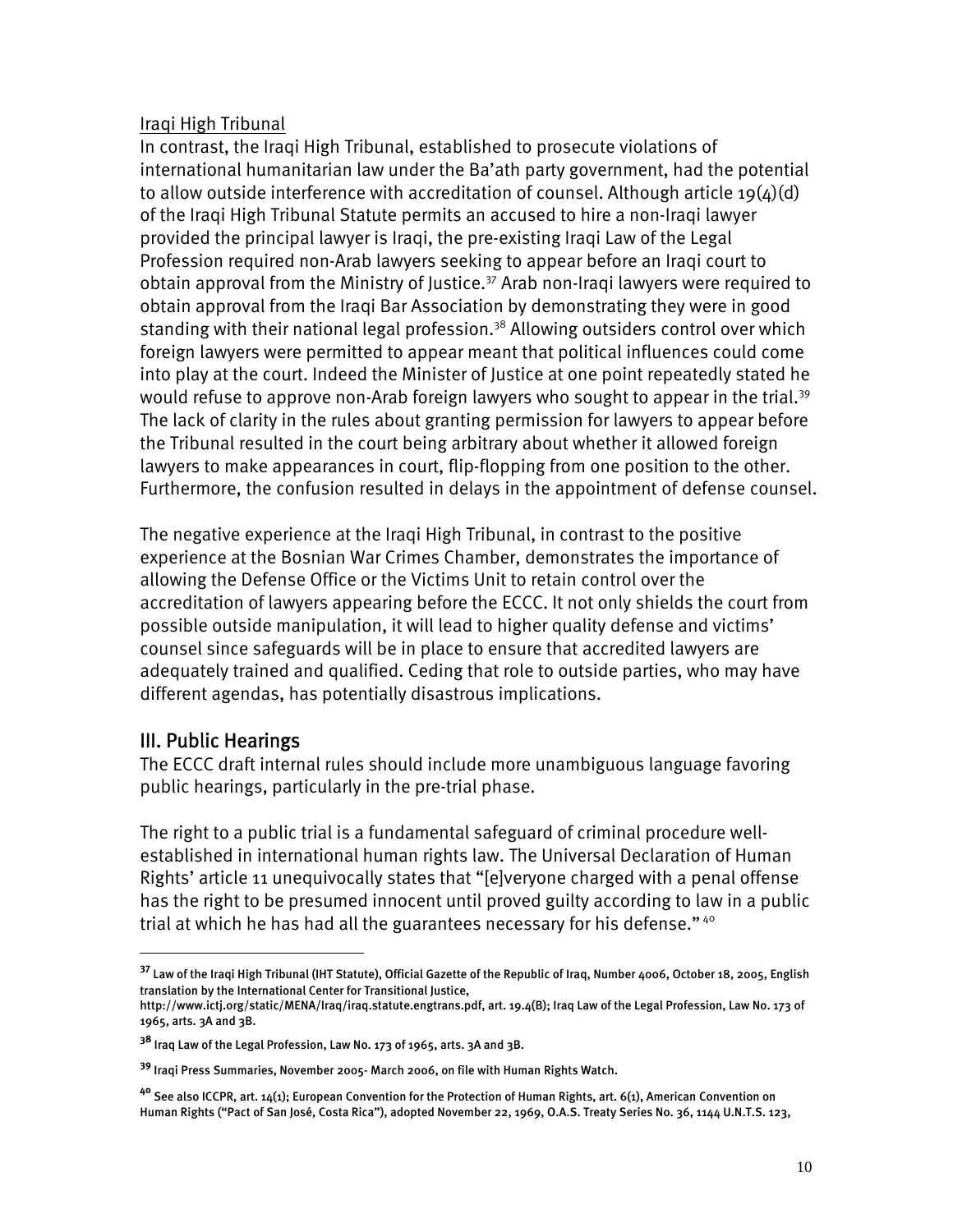As the European Court of Human Rights held: "This public character protects litigants against the administration of justice in secret with no public scrutiny; it is also one of the means whereby confidence in the courts can be maintained. By rendering the administration of justice transparent, publicity contributes to the achievement of the aim of article  $6(1)$ , namely a fair trial."<sup>41</sup> The public nature of the trial therefore is intended to protect the interests of the accused. However, it is also in the interest of judicial authorities to work in this manner so that they will retain popular confidence. The value of a public trial has been summarized as being to "ensure fairness to the defendant, maintain public confidence in the criminal justice system, provide an outlet for community reaction to crime, ensure that judges and prosecutors fulfill their duties responsibly, encourage witnesses to come forward, and discourage perjury."42

The importance of a public trial is even more pronounced in the context of ad hoc tribunals that seek to address extraordinary violations of human rights. ICTY Appeals Chamber Judge Florence Mumba asserts that even though article 14 of the ICCPR allows for exceptions to the right of the accused to a public trial, public hearings have proven to be an important element of a legitimate judicial system. She finds that public hearings "serve an important educational purpose, by helping people understand how the law is applied to facts that constitute crimes, acting as a check on "framed" trials, and giving the public a chance to suggest changes to the law or justice system."<sup>43</sup> As with other international and hybrid criminal tribunals where widespread public acceptance of the legitimacy of the verdicts is crucial, the ECCC's over-reliance on closed sessions may do long-term damage to the court's broader goals.44 The procedural rules of other courts trying the same types of crimes, the ICTY, ICTR and the Special Court for Sierra Leone, express a clear preference for the public nature of hearings<sup>45</sup> and pronouncement of judgment, unlike the ECCC Draft Internal Rules.46

**<sup>41</sup>** ECHR , Werner v. Austria, November 24, 1997, para. 45.

 $\overline{a}$ 

**<sup>42</sup>** Georgetown Thirty-Fifth Annual Review of Criminal Procedure, Sixth Amendment at Trial, 35 Geo. L.J. Ann. Rev. Crim. Proc. 608, 609 (2006).

**<sup>43</sup>** Florence Mumba, Ensuring a Fair Trial Whilst Protecting Victims and Witnesses--Balancing of Interests, in Essays on ICTY Procedure and Evidence in Honour of Gabrielle Kirk McDonald (Richard May et al. eds., 2001), pp. 359, 365.

**<sup>44</sup>** Laura Moranchek, Protecting National Security Evidence While Prosecuting War Crimes, 31 Yale J. Int'l L. 477, 495 (2006) (stating, "Milosevic in particular became adept at manipulating perceptions of unfairness when the Tribunal held in camera sessions. As the Trial Chamber prepared to go into closed session to hear the testimony of a protected witness verifying various intercepts, Milosevic interrupted to attack the Tribunal while his words would still appear on record: Milosevic: Well, I would like to say while we're still in public session that I categorically oppose this kind of practice, hearing some kind of secret witnesses.").

**<sup>45</sup>** Rules of Procedure and Evidence of the International Criminal Tribunal for the former Yugoslavia (ICTY RPE), IT/32/Rev. 38, June 13, 2006, rule 78; Rules of Procedure and Evidence of the International Criminal Tribunal for Rwanda (ICTR RPE), June 7, 2005, rule 78; SCSL RPE , rule 78.

**<sup>46</sup>** ICTY RPE, rule 98 ter (A); ICTR RPE, rule 88(A); SCSL RPE, rule 88(A).

entered into force July 18, 1978, reprinted in Basic Documents Pertaining to Human Rights in the Inter-American System, OEA/Ser.L.V/II.82 doc.6 rev.1 at 25 (1992), art. 8(5).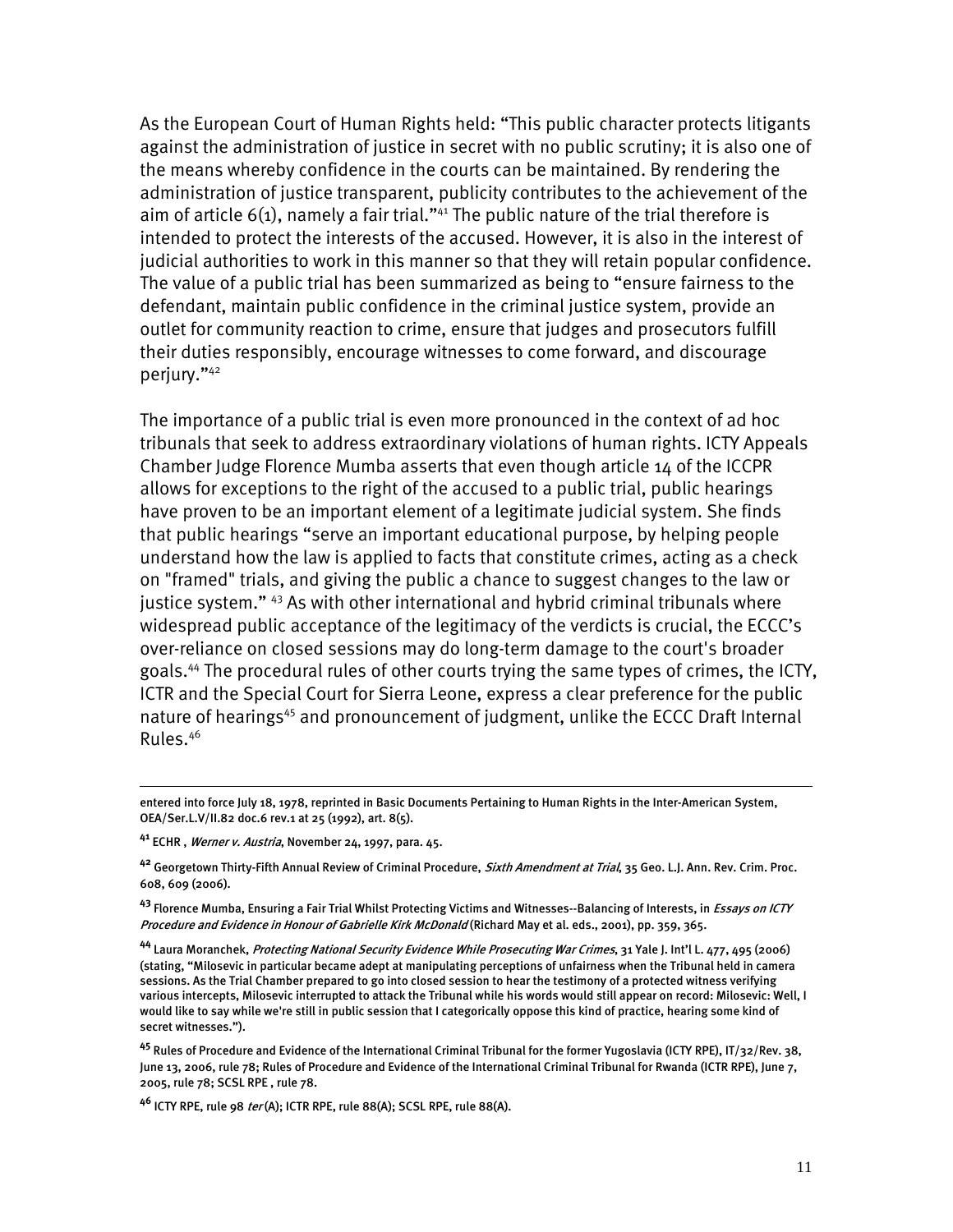Given the value of public hearings, parts of the ECCC Draft Internal Rules should be reconsidered in order to ensure greater transparency to the public. First, even though rules 83 and 108 provide a presumption of public hearings during the trial and appeal proceedings except where public order and victim protection might be prejudiced, there is no such presumption during the entire Pre-Trial phase. Rule 77 explicitly states that all pre-trial appeal and petition hearings shall occur in camera, while rule 18 states that hearings on disagreements between co-investigating judges will also be *in camera*, unless the disagreement related to a decision against which a party to the proceedings would have the right to appeal to the Pre-Trial Chamber under the rules. In the latter situation, the chamber could still reject the request, but no reasons are specified for why the chamber could be allowed to deny a public hearing. At a minimum, rule 18 should give specific instances of when the chamber might be able to deny a public hearing where the decision affects a party to the proceeding.

In other rules the ECCC does not explicitly deny public hearings, but is unclear as to whether they would be allowed. For example, rule 7 on the recusal and disqualification of judges and rule 66 on the provisional detention of the accused are unclear as to whether they are open hearings. In both instances, the ECCC should consider unambiguously providing for a public hearing as these are issues that are of material interest to the public and affect the integrity of the process.

The reforms adopted by the French Parliament, Loi of 15 June 2000, exemplify the growing appreciation of the importance of the right of the accused to a fair and equitable criminal process within civil law systems. Influenced by the jurisprudence of the European Court of Human Rights, "notions of equality of arms and of open debate are increasingly cited as guarantees of fairness and incorporated into the various stages of criminal procedure" within the French legal system.<sup>47</sup> A key example is the introduction of public hearings before the *chambre d'instruction* at the request of the accused, unless this threatens the security of the instruction or a third party.<sup>48</sup> As a legal system that is modeled after the French one, the ECCC's rules should be revised to incorporate these acknowledgements of the centrality of public hearings to effective and legitimate criminal justice.

Human Rights Watch believes the ECCC should revise the aforementioned rules and provide a presumption that hearings are public during the pre-trial phase, in the same way as it does for the trial and appeal phases. In a civil law system where many key decisions are decided during the pre-trial phase it is particularly important

**<sup>47</sup>** Jacqueline Hodgson, Suspects, Defendants and Victims in the French Criminal Process, 51 Int'l & Comp. L.Q. 781, 785 (2002).

**<sup>48</sup>** Ibid. In Reinhardt and Slimane-Ka d v. France and in Kress v. France the European Court of Human Rights held that certain aspects of appellate procedure before the Court of Cassation and the Council of State did not afford litigants the right to a "fair and public hearing" as guaranteed by Article 6(1) of the European Convention. Martin A. Rogoff, *Application of treaties* and the decisions of international tribunals in the United States and France, Maine Law Review 2006 Symposium, 58 Me. L. Rev. 406, 458 (2006).